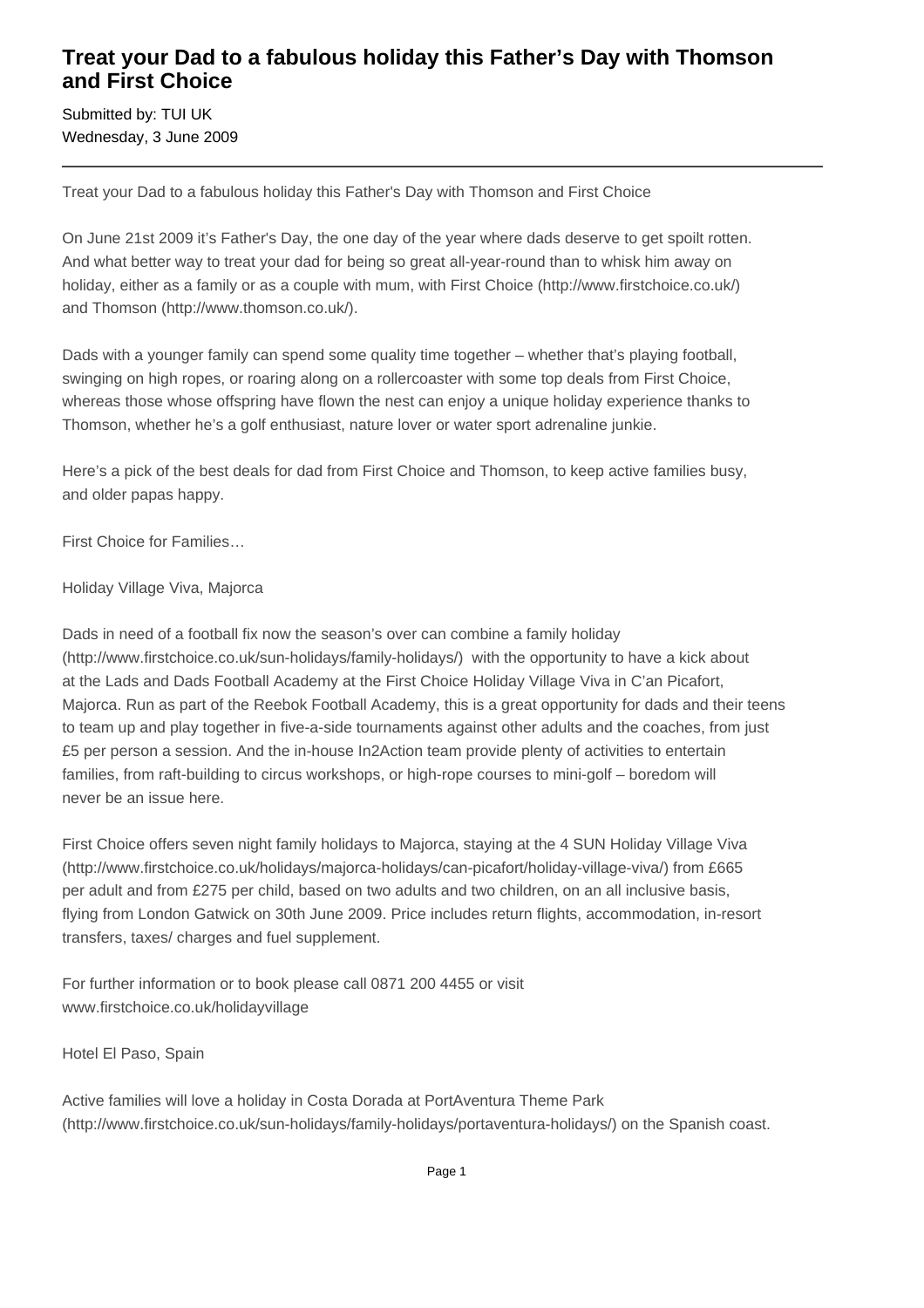Staying at the Hotel El Paso, set within PortAventura, families will be able to enjoy the delights of one of Europe's biggest theme parks, jam-packed with rides that promise plenty of thrills and spills, plus splash about at the Caribe Waterpark, or relax at the Private Beach Club. For dads there's a choice of three new golf courses, or, those still missing their football can soak up some football culture on an excursion to Camp Sou, home to the newly crowned European Champions League winners, Barcelona.

First Choice offers seven night family holidays to Costa Dorada staying at the 4 SUN Hotel El Paso (http://www.firstchoice.co.uk/holidays/costa-dorada-holidays/portaventura/) from £515 per adult and from £429 per child, based on two adults and two children, on a half board basis, flying from Manchester on 26th June 2009. Price includes return flights, accommodation, in-resort transfers, taxes/ charges and fuel supplement, plus unlimited access to PortAventura.

For further information or to book please call 0871 200 4455 or visit www.firstchoice.co.uk

#### Disney's Caribbean Beach Resort, Florida

Release the inner child in dad by whisking him away on a family holiday to Florida (http://www.firstchoice.co.uk/holidays/florida-holidays/). A treat for kids big and small, there's never been a better time to experience this once-in-a-lifetime holiday, especially as bookings made before 15th July can enjoy a fantastic free dining offer at Walt Disney World, where families will be able to enjoy meals while out and about in Disney, safe in the knowledge they're paid for in advance. Also, staying at one of the Disney hotels, such as the Caribbean Beach (http://www.firstchoice.co.uk/holidays/florida-holidays/walt-disney-world-resort/disneys-caribbean-beach-resort/), families are able to take advantage of some exclusive benefits, like complimentary transportation to all of the Disney Parks or free parking, plus Extra Magic Hours at the theme parks, with extended opening hours especially for Disney guests so not a second is wasted.

First Choice offers seven night family holidays to the 3 SUN Plus Disney Carribbean Beach Resort from £1119 per adult and from £419 per child, based on two adults and two children sharing, staying on a room only basis, flying from East Midlands on 4th August 2009. Price includes return flights, accommodation, in-resort transfers, taxes/ charges and fuel supplement and the free Disney dining offer. For further information or to book please call 0871 200 4455 or visit www.firstchoice.co.uk

…And Two's Company with Thomson:

Hilton Dalaman Golf Resort and Spa, Dalaman, Turkey

### For golfing dads, a holiday in Turkey

(http://www.thomson.co.uk/destinations/europe/turkey/holidays-turkey.html), staying at the Hilton Dalaman Golf Resort and Spa is a must. The facilities at this resort include an 18-hole championship course, driving range and 9-hole gold academy in the grounds. When he's taking time away from the tee, there are 21 bars and restaurants to enjoy, with cuisine from around the world to experience. A private beach with a great selection of watersports provides alternative activities if golfing is not on the agenda every day and the town of Sarigerme is located just two kilometres away for fun further afield.

Thomson offers seven night package holidays in Dalaman staying at the 5T Hilton Dalaman Golf Resort and